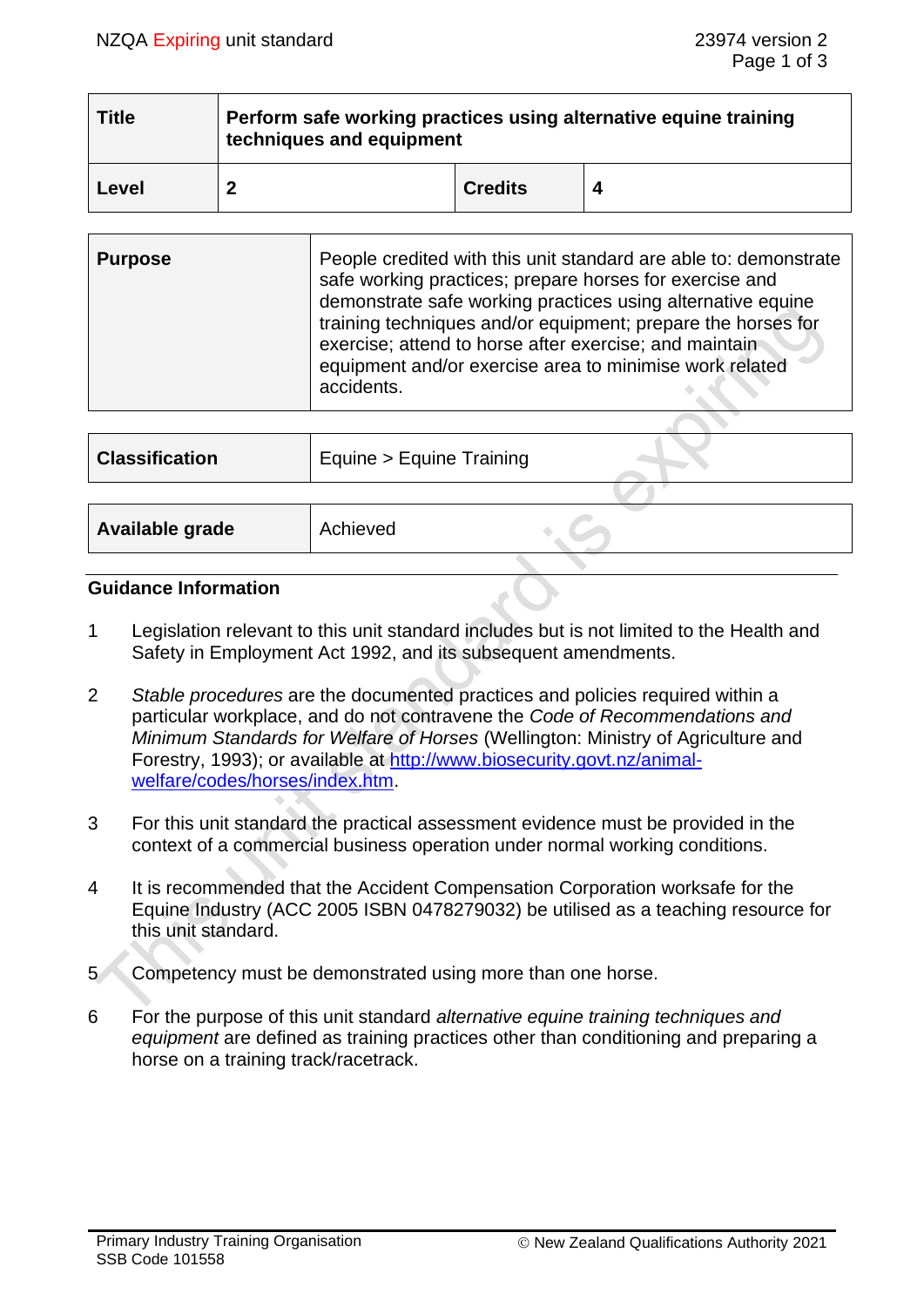# **Outcomes and performance criteria**

### **Outcome 1**

Demonstrate safe working practices using two alternative equine training techniques and/or equipment.

Range may include but is not limited to – treadmill, swimming pool, walker, jogging machine, altitude training, beach work.

### **Performance criteria**

1.1 Hazards associated with implementing alternative training equipment and/or techniques are identified and managed in accordance with stable procedures.

> Range may include but is not limited to – identified, eliminated, isolated, minimised.

- 1.2 The operating procedures for equine training equipment are explained or described in accordance with manufacturer's recommendations.
	- Range may include but is not limited to start, emergency stop, timer.
- 1.3 Equipment is checked to ensure all fittings and surfaces meet manufacturer's safety recommendations prior to use.
- 1.4 Any unsafe features are identified and reported to the supervisor in accordance with stable procedures.

## **Outcome 2**

Prepare horses for exercise and demonstrate safe working practices using two alternative equine training techniques or types of equipment, under supervision.

## **Performance criteria**

- 2.1 Horse is prepared for exercise in accordance with stable procedures.
- 2.2 Safety equipment is applied to the horse in accordance with stable procedures.
- 2.3 Protective equipment suitable for the job is selected and worn by the handler in accordance with stable procedures.
- 2.4 Horse is exercised in accordance with the supervisor's and/or trainer's instructions.
- 2.5 Personal actions when operating equipment and implementing training do not promote or cause unsafe acts or conditions at the worksite, in accordance with stable procedures.
- 2.6 Equipment, where used, is checked and operated in accordance with manufacturer's specifications and stable procedures.